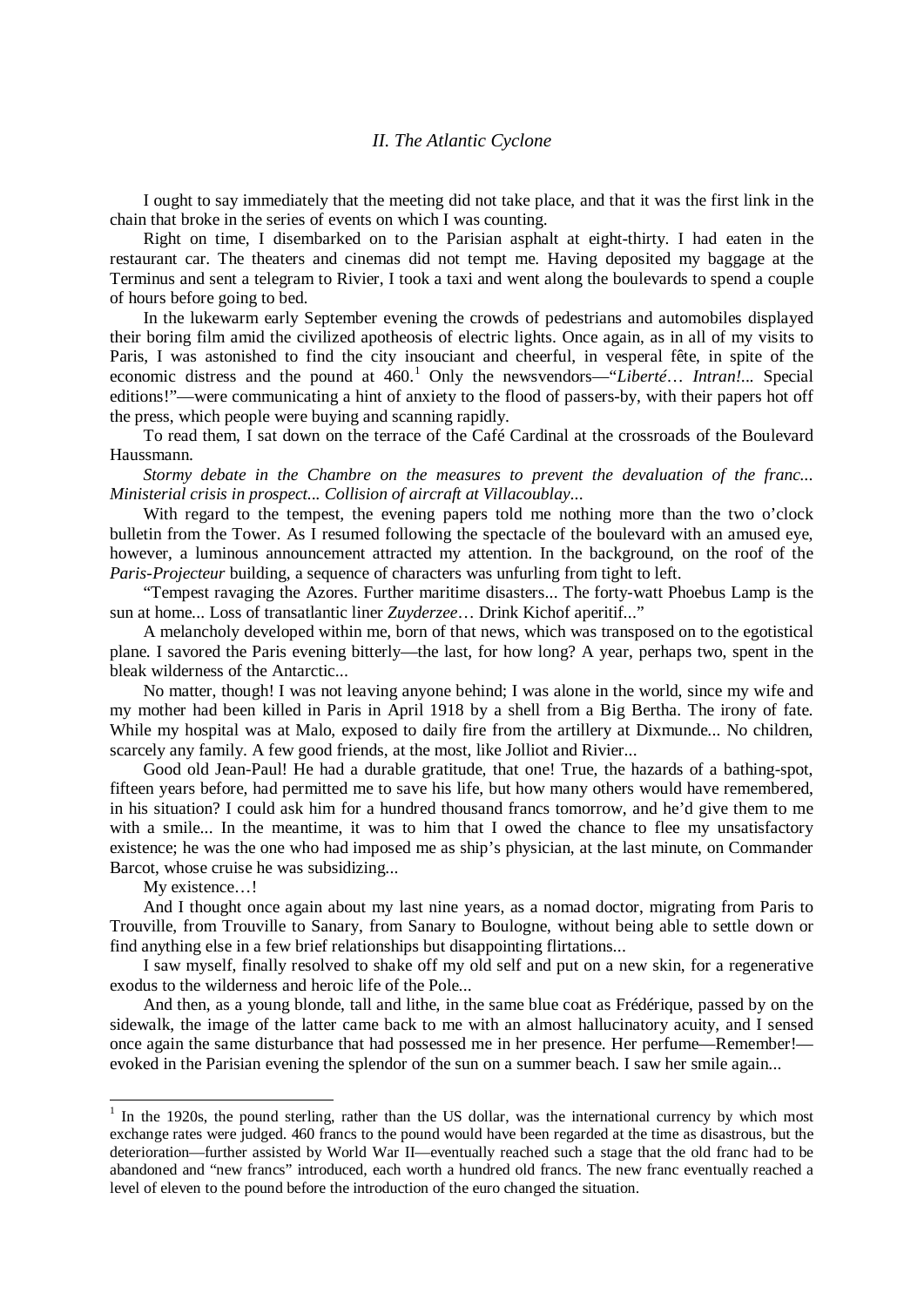Frédérique! New light! Oh, life with you would perhaps be sweet...

But I shrugged my shoulders, irritated with myself and my crazy imagination, already enchanted by a future in which the blonde doctor would be my lifelong companion, my spiritual ally...

Go on, fool! You're leaving tomorrow for Antarctica...

Just your luck, isn't it, that windfall *in extremis*, of which you can't take advantage! I'm to see her again tomorrow, and then? A fine affair! Shall we know one another, after having had lunch together? And if our sympathy is increased, it will only poison my departure, which I still considered as a liberation this morning! And her father, the enigmatic Swiss—what does he want from me? What does he want from Rivier? If I do him this favor, will he grant me the hand of his daughter in exchange?

Then again, no! It's absurd. One can't get engaged in that fashion, after two hour-long conversations on the eve of departing for the end of the Earth...

I slept badly that night, having gone to bed too soon in my room at the Terminus-Nord. I dreamed about a cruise in the midst of shipwrecks, with Frédérique as captain and her father amusing himself by fishing with a rod and line for floating cadavers.

I had not drawn the curtains or closed the shutters. When I woke up, it was so dark that I ran to the window to check the time on the station clock. It really was eight o'clock! Rain was falling from a sky the color of antimony, rattling against my windows in furious gusts. It was the storm announced the previous day. My first lucid thought was for Frédérique, who had just boarded a train in Boulogne, in that abominable weather, which was doubtless even worse on the coast.

An initial disappointment awaited me in the Avenue de Villiers, at Jean-Paul Rivier's house, where I arrived at ten o'clock in accordance with my telegram. The banker had left the day before for Biarritz, summoned by a telegram from his wife, and would not be back for two days.

What a blow! Adieu to the hope to fulfilling my promise to Hans Kohbuler…but bah! Too bad for him! The essential thing for me was to have lunch in his company, and above all, that of his daughter...

I still had an hour to kill before the arrival of the two travelers. I spent it at the rendezvous—the Taverne Royale—reading the morning newspapers and watching the rain fall.

According to the latest news, after a whole series of disasters in the Atlantic, the cyclone had reached the French shore in Brittany at about one o'clock in the morning. Boats that had remained at sea in spite of the warnings had been sunk. Even in the ports, and here and there inland, a tidal wave had caused serious damage.

At eleven o'clock, the *Paris-Midi* brought further details, albeit summary and provisional, for the cyclone had blown down the telegraph-poles and interrupted communications with the capital. Even the wireless was only receiving messages blurred by the "static" of a magnetic storm raging over the entire northern hemisphere.

The tidal wave, several meters high, had unfurled successively over all the coasts of Western Europe: Ireland, England, France, Spain, Portugal... In the Channel it had reached Cherbourg at three a.m., Le Havre at five; and, increasing its violence in the bottleneck formed by the curve of the coast extending from the Somme to Cap Gris-Nez, it had swept over the dyke at Berck at half past six, razing several villas, and carried away the iron bridge over the Canche at Étaples.

That would have cut the main line from Calais to Paris, two hours before the passage of the express that was due to bring Frédérique and her father that morning!

By virtue of a last residue of hope—the Kohbulers might have changed their plans and taken an overnight train—I waited another hour…but no one appeared.

I had lunch alone, it did not matter where, furious at that failure, cursing the cyclone and striving to dispel the haunting memory of Frédérique.

After coffee and Benedictine, and having smoked two cigars, I observed that I still had five full hours until my departure. A kind of misanthropic perversity deterred me from making the two or three visits that I had originally planned; I sank back into my sulky melancholy, spending my last afternoon in Paris trailing from one café to another.

The capital was living with a simple sulkiness in the dreadful weather, without any apparent concern for the maritime catastrophe. The continuous procession of mechanical vehicles—buses and taxis—assumed a lugubrious and inhuman aspect beneath the cataract of rain. On the sidewalks, the